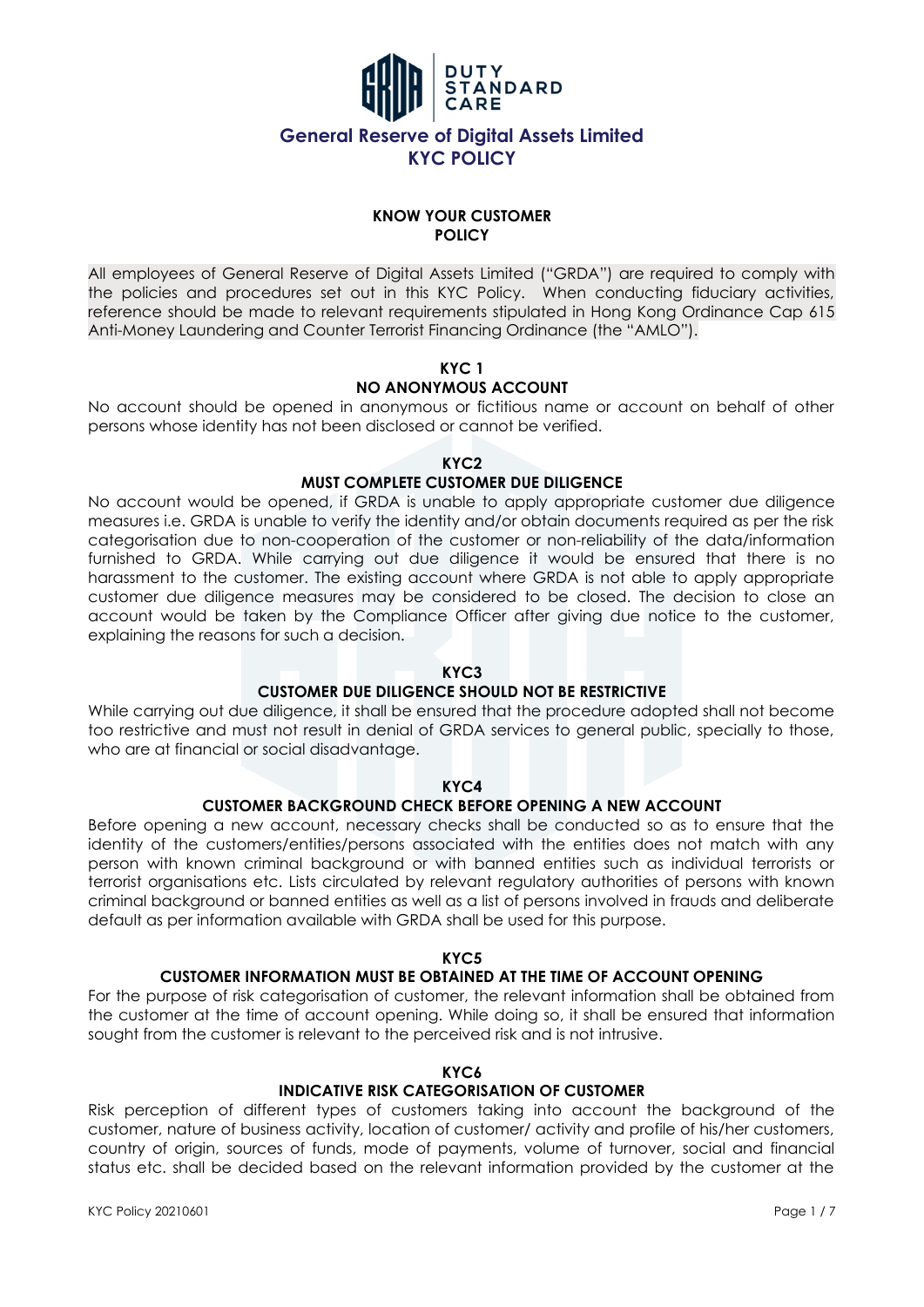

time of account opening. More intensive due diligence would be required for higher risk customers, especially those for whom the sources of funds are not clear. An indicative risk categorization of customers based on customer types is provided at the end of this KYC Policy, which would be reviewed periodically by the KYC Committe of GRDA.

### **KYC7**

### **ASSESSMENT OF ML/TF RISK OF CUSTOMER**

GRDA shall take steps to identify and assess the Money Laundering/ Terrorist Financing risk for customers, countries and geographical areas as also for products, services, transactions, delivery channels. The risk assessment carried out shall consider all the relevant risk factors before determining the level of overall risk and the appropriate level and type of mitigation to be applied. The assessment shall be documented, updated regularly and made available to competent authorities and self-regulating bodies, as and when required.

### **KYC8**

#### **CUSTOMER PROFILING BASED ON RISK CATEGORISATION**

A profile for each new customer shall be prepared based on risk categorisation. The customer profile shall contain information relating to customer's identity, social/financial status, nature of business activity, information about customers' business and their location etc. The nature and extent of due diligence shall depend on the risk categorization of the customer. While preparing customer profile, care shall be taken to seek only such information from the customer, which is relevant to the risk category and is not intrusive. The customer profile is a confidential document and details contained therein should not be divulged for cross selling or any other purposes.

### **KYC9**

### **REQUIRE FURTHER INFORMATION FROM CUSTOMER IF NEEDED**

Indicative information to be obtained from the customer at the time of opening of account for the purpose of creating customer profile is given in Identification section. The information to be sought from the customer would be reviewed by KYC Committee from time to time based on the guidelines issued by Company Registry and also depending upon business requirement and composition of the customers.

### **KYC10**

### **CUSTOMER INFORMATION MUST BE VERIFIED**

The documentation requirements for completing the KYC are reviewed by KYC Committe from time to time, based on emerging business needs of GRDA and shall comply with the overall guidelines issued by Company Registry from time to time. Documents for verification of identity is also given in Identification section.

#### **KYC11**

### **CUSTOMER ACCEPTED AFTER IDENTITY VERIFICATION**

Customer shall be accepted after verifying their identity as laid down in customer identification procedures. Documentation requirements and other information shall be collected in respect of different categories of customers depending on perceived risk and keeping in view the requirements of AMLO and guidelines issued by Company Registry.

## **KYC12**

## **MANDATE HOLDER IDENTITY MUST BE VERIFIED**

There could be occasions when an account is to be operated by a mandate holder, power of attorney or where an account is to be operated by an intermediary in fiduciary capacity, such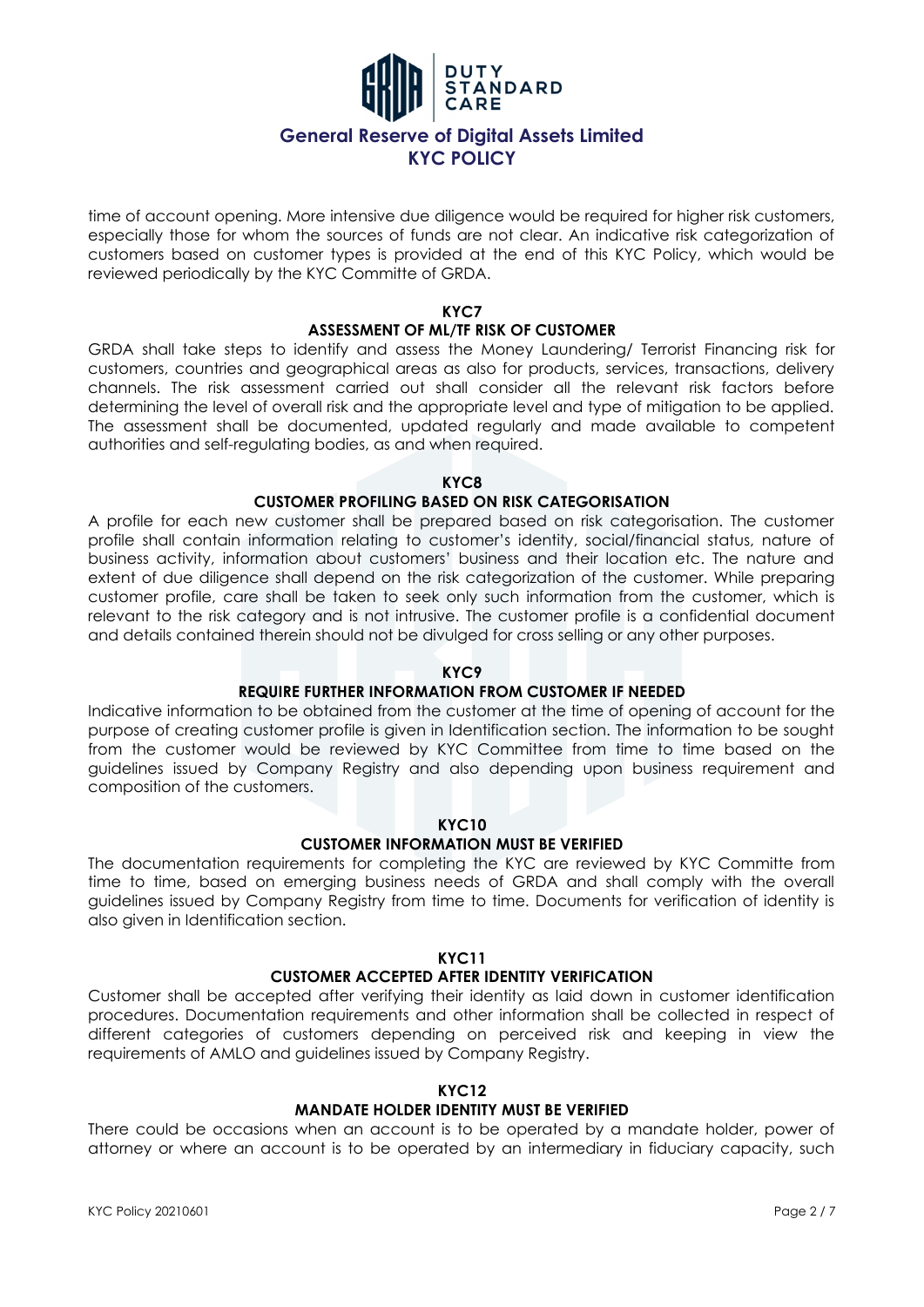

information needs to be obtained while accepting the customer and capture the same in GRDA Customer Profile System.

### **KYC13 BENEFICIAL OWNER IDENTITY MUST BE VERIFIED**

Customer on whose behalf (i.e., Beneficial Owner), the accounts are maintained and operated, such information needs to be obtained while accepting the customer and capture the same in GRDA's Customer Profile System.

### **KYC14**

## **RELIANCE OF THIRD PARTY INTERMEDIARY CDD WITH CONDITIONS**

For the purpose of customer due diligence, GRDA may rely on a third party intermediary subject to the following conditions:

- (a) GRDA immediately obtains necessary information of such customer due diligence carried out by the third party;
- (b) GRDA takes adequate steps to satisfy itself that copies of identification data and other relevant documentation relating to the customer due diligence requirements will be made available from the third party upon request without delay;
- (c) GRDA is satisfied that such third party is regulated, supervised or monitored for, and has measures in place for compliance with customer due diligence and record-keeping requirements in line with the requirements and obligations under the Act;
- (d) the third party is not based in a country or jurisdiction assessed as high risk; and
- (e) GRDA shall be ultimately responsible for customer due diligence and undertaking enhanced due diligence measures, as applicable.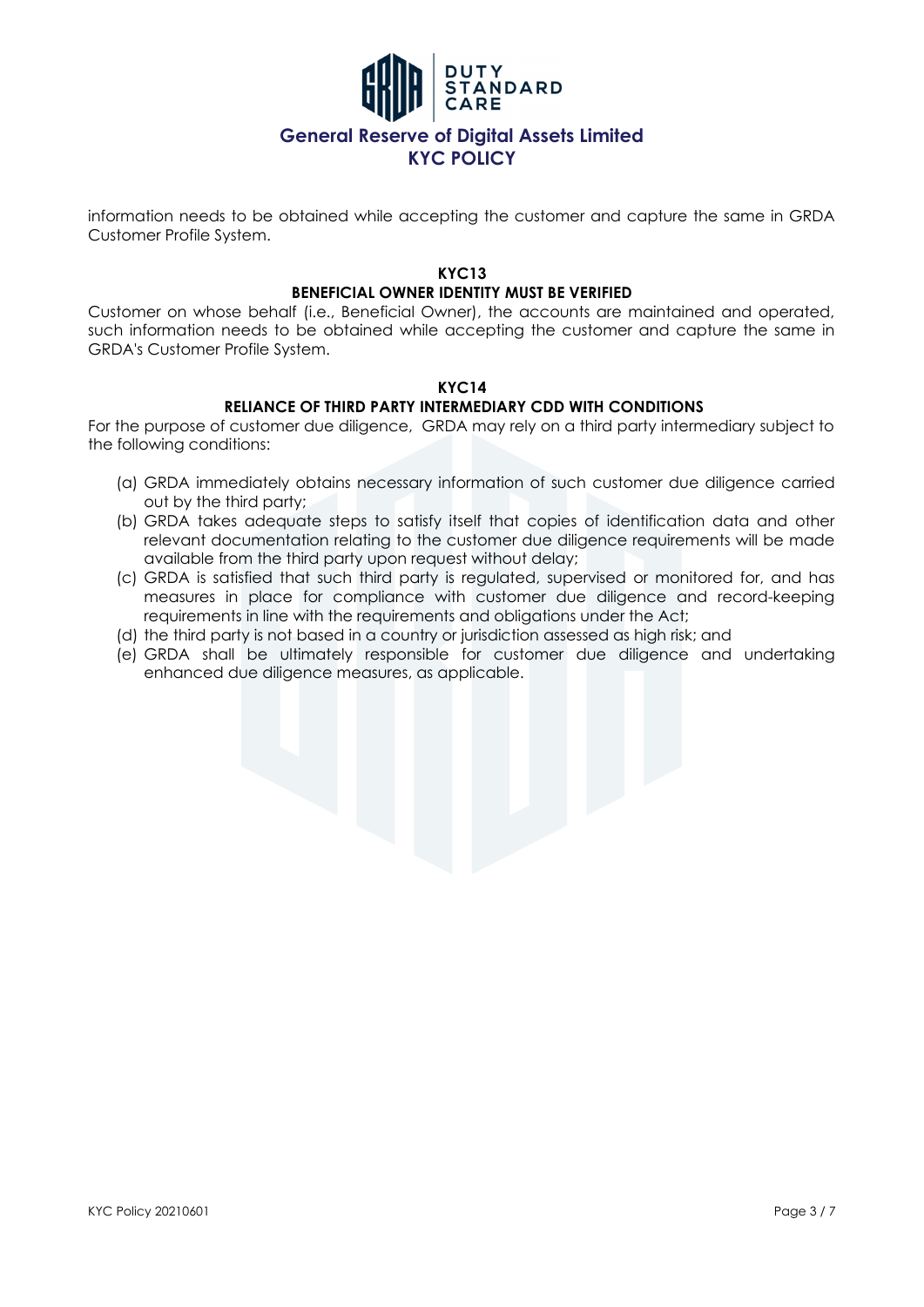

# **CUSTOMER DUE DILIGENCE (CDD)**

CDD is intended to enable GRDA to form a reasonable belief that it knows the true identity of each customer and, with an appropriate degree of confidence, knows the type of business and transactions the customer is likely to undertake. The CDD requirements are set out in Schedule 2 to the AMLO. Depending on specific circumstances, GRDA may also need to conduct additional measures referred to as enhanced customer due diligence ("EDD") or, alternatively, may conduct simplified customer due diligence ("SDD").

### **What are GRDA CDD measures ?**

The CDD measures applicable to GRDA under section 2 of Part 2 of Schedule 2 to the AMLO are:

- (a) identifying the customer and verifying the customer's identity;
- (b) identifying and taking reasonable measures to verify the beneficial owner's identity;
- (c) obtaining information on the purpose and intended nature of the business relationship (if any) established with GRDA;
- (d) if a person purports to act on behalf of the customer:
- (e) identifying the person and taking reasonable measures to verify the person's identity;
- (f) verifying the person's authority to act on behalf of the customer.

### **When must GRDA apply CDD ?**

GRDA must apply CDD :

- (a) before establishing a business relationship with the customer;
- (b) before carrying out for the customer an occasional transaction that involves an amount equal to or exceeding an aggregate value of HK\$120,000, whether carried out in a single operation or several operations that appear to be linked;
- (c) when GRDA suspects that the customer or the customer's account is involved in ML/TF regardless of the levels of transaction of (2) above;
- (d) when GRDA doubts the veracity or adequacy of any information previously obtained for the purpose of identifying the customer or for the purpose of verifying the customer's identity.

### **Can CDD be completed after the creation of a business relationship ?**

GRDA must complete the CDD process before establishing any business relationship or before carrying out a specified occasional transaction. Where GRDA is unable to complete the CDD process, it must not establish a business relationship or carry out any occasional transaction with that customer and should assess whether this failure provides grounds for knowledge or suspicion of ML/TF and filing a STR with the JFIU.

### **What if fail to complete verification of identity after business relationship ?**

After 60 working days of establishment of a business relationship with a customer:

(a) GRDA must suspend the business relationship and refrain from carrying out further transactions (except to return funds to their sources, to the extent that this is possible)

After 120 working days of establishment of a business relationship with a customer:

- (a) GRDA must terminate the business relationship with the customer.
- (b) when terminating a relationship where funds or other assets have been received, GRDA must return the funds or assets to the source from which they were received. GRDA can not return the funds or assets to third party, this means that the funds or assets should be returned to the customer/account holder. (not applicable where GRDA is served a restraint order or confiscation order.)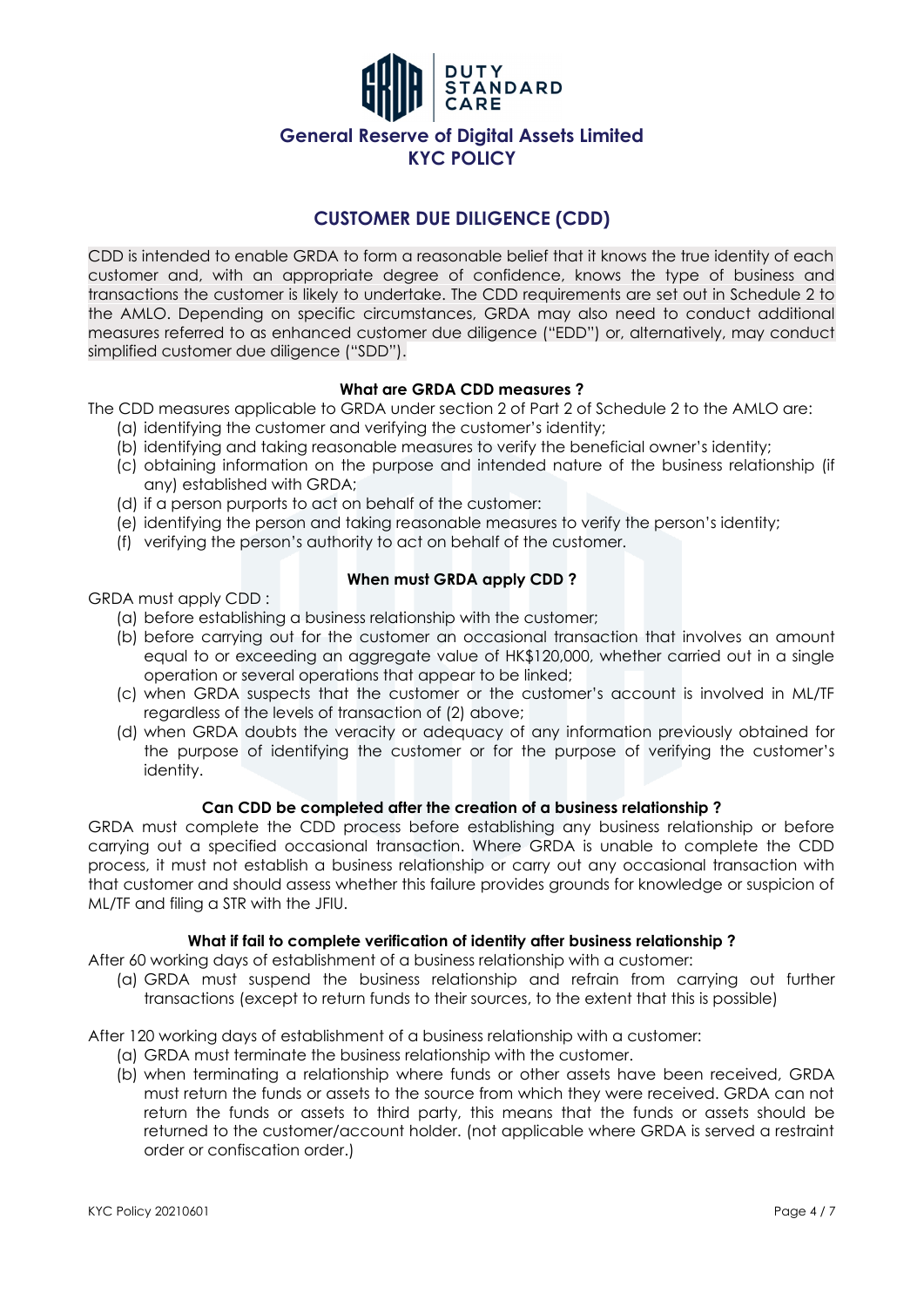

#### **Is re-verification needed ?**

GRDA is obligated to take steps from time to time to ensure that customers' information obtained for the purposes of complying with the requirements of sections 2 and 3 of Part 2 of Schedule 2 to the AMLO is up-to-date and relevant. GRDA policy is to undertake periodic reviews of existing records of customers and conduct review under circumstances of certain triggering events, including:

- (a) when a significant transaction (i.e. in terms of monetary value or where the transaction is unusual or not in line with the licensee's knowledge of the customer) is to take place;
- (b) when a material change occurs in the way the customer's account is operated;
- (c) when GRDA's customer documentation standards change substantially; or
- (d) when GRDA is aware that it lacks sufficient information about the customer concerned.

All high-risk customers should be subject to a minimum of an annual review, and more frequently if deemed necessary by GRDA, of their profile to ensure the CDD information retained remains up-todate and relevant.

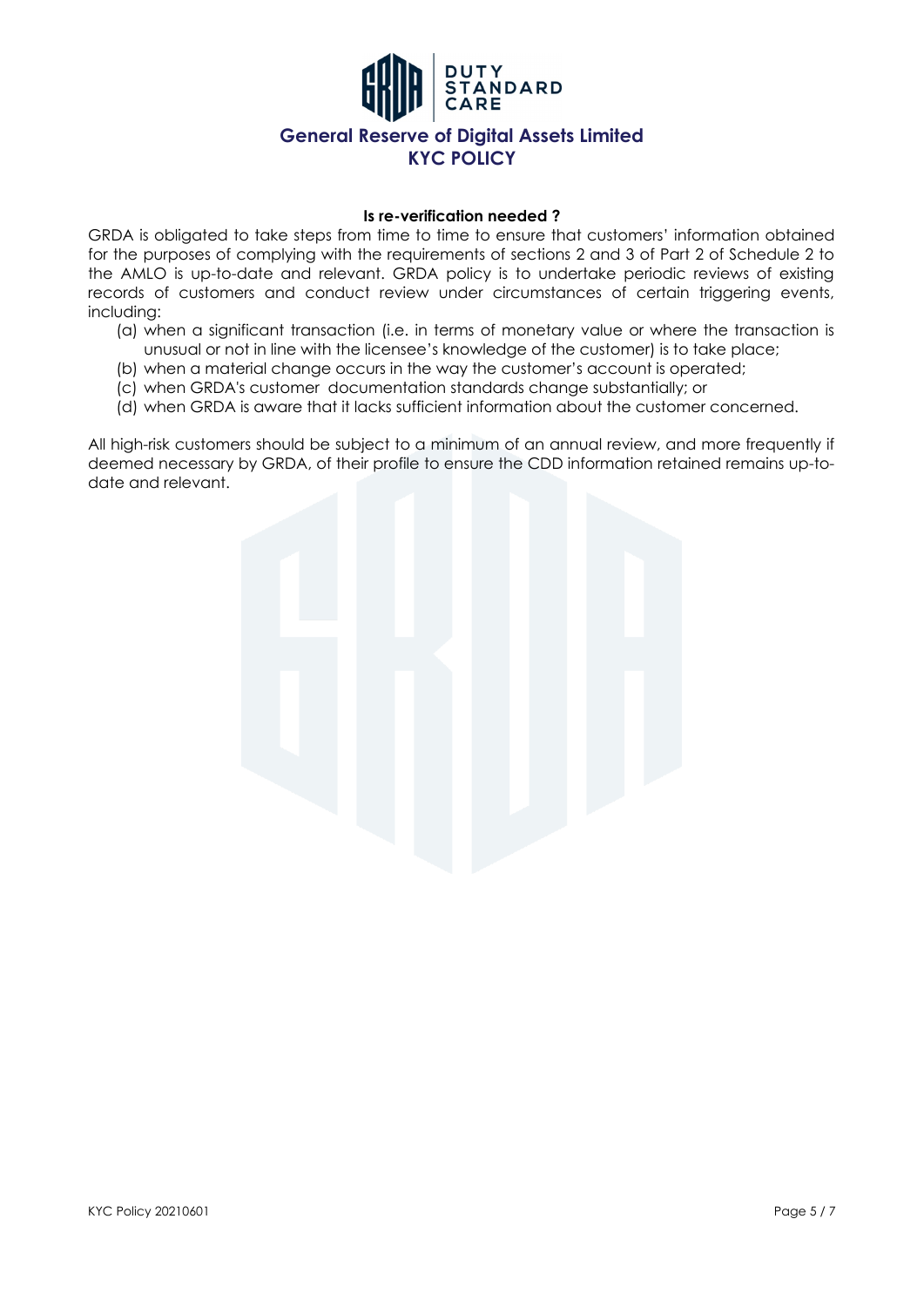

## **SIMPLIFIED DUE DILIGENCE (SDD)**

Where SDD applies, GRDA is not required to identify and verify the BENEFICIAL OWNER. However, other aspects of CDD must be undertaken and it is still necessary to conduct ongoing monitoring of the business relationship. GRDA must have solid grounds to support the use of SDD and may have to demonstrate these grounds to the Registrar.

## **To whom may SDD be applied?**

Pursuant to section 4(3) of Part 2 of Schedule 2 to the AMLO, customers to whom SDD may be applied are:

- (a) financial institution;
- (b) an institution that :
	- i. is incorporated or established in an equivalent jurisdiction;
	- ii. carries on a business similar to that carried on by a financial institution;
	- iii. has measures in place to ensure compliance with requirements similar to those imposed under Schedule 2; and
	- iv. is supervised for compliance with those requirements by an authority in that jurisdiction that performs functions similar to those of any of the regulatory authorities;
- (c) a corporation listed on any stock exchange;
- (d) an investment vehicle where the person responsible for carrying out measures that are similar to the CDD measures in relation to all the investors of the investment vehicle is
	- i. a financial institution;
	- ii. an institution incorporated or established in Hong Kong, or in an equivalent jurisdiction that-
		- 1) has measures in place to ensure compliance with requirements similar to those imposed under Schedule 2; and
		- 2) is supervised for compliance with those requirements.
- (e) the Government or any public body in Hong Kong; or
- (f) the government of an equivalent jurisdiction or a body in an equivalent jurisdiction that performs functions similar to those of a public body.

### **What customer information GRDA needs under SDD?**

GRDA is required to :

- (a) identify the customer and verify the customer's identity;
- (b) if a business relationship is to be established and its purpose and intended nature are not obvious, obtain information on the purpose and intended nature of the business relationship with GRDA; and
- (c) if a person purports to act on behalf of the customer,
	- i. identify the person and take reasonable measures to verify the person's identity; and
	- ii. verify the person's authority to act on behalf of the customer.

## **How to ascertain whether SDD is applicable ?**

To ascertain whether a customer is eligible for SDD, GRDA would:

- (a) verify that the customer is a financial institution or institution on the list of authorised (or supervised) financial institutions in the jurisdiction concerned;
- (b) obtain proof of listed status on a stock exchange; or
- (c) ascertain that the person responsible for carrying out measures that are similar to the CDD measures in relation to all the investors of the investment vehicle falls within any of the categories of institution set out in section 4(3)(d) of Part 2 of Schedule 2 to the AMLO.